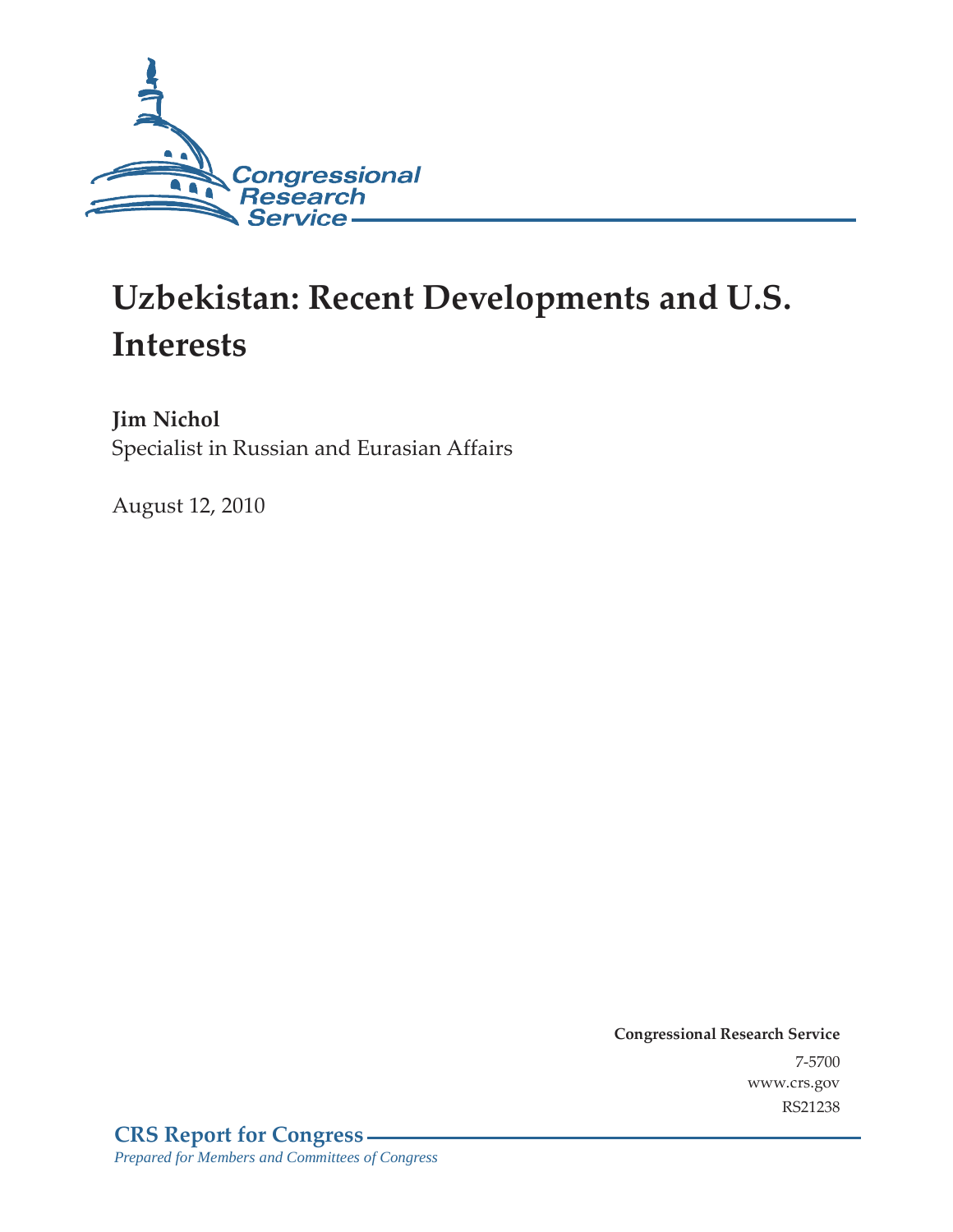| <b>Report Documentation Page</b>                                                                                                                                                                                                                                                                                                                                                                                                                                                                                                                                                                                                                                                                                                                                                                                                                                   |                                                     |                                                     |                                                   |                                                    | Form Approved<br>OMB No. 0704-0188 |  |
|--------------------------------------------------------------------------------------------------------------------------------------------------------------------------------------------------------------------------------------------------------------------------------------------------------------------------------------------------------------------------------------------------------------------------------------------------------------------------------------------------------------------------------------------------------------------------------------------------------------------------------------------------------------------------------------------------------------------------------------------------------------------------------------------------------------------------------------------------------------------|-----------------------------------------------------|-----------------------------------------------------|---------------------------------------------------|----------------------------------------------------|------------------------------------|--|
| Public reporting burden for the collection of information is estimated to average 1 hour per response, including the time for reviewing instructions, searching existing data sources, gathering and<br>maintaining the data needed, and completing and reviewing the collection of information. Send comments regarding this burden estimate or any other aspect of this collection of information,<br>including suggestions for reducing this burden, to Washington Headquarters Services, Directorate for Information Operations and Reports, 1215 Jefferson Davis Highway, Suite 1204, Arlington<br>VA 22202-4302. Respondents should be aware that notwithstanding any other provision of law, no person shall be subject to a penalty for failing to comply with a collection of information if it<br>does not display a currently valid OMB control number. |                                                     |                                                     |                                                   |                                                    |                                    |  |
| 1. REPORT DATE<br>2. REPORT TYPE<br><b>08 DEC 2010</b>                                                                                                                                                                                                                                                                                                                                                                                                                                                                                                                                                                                                                                                                                                                                                                                                             |                                                     | <b>3. DATES COVERED</b><br>00-00-2010 to 00-00-2010 |                                                   |                                                    |                                    |  |
| <b>4. TITLE AND SUBTITLE</b>                                                                                                                                                                                                                                                                                                                                                                                                                                                                                                                                                                                                                                                                                                                                                                                                                                       |                                                     |                                                     |                                                   | 5a. CONTRACT NUMBER                                |                                    |  |
| <b>Uzbekistan: Recent Developments and U.S. Interests</b>                                                                                                                                                                                                                                                                                                                                                                                                                                                                                                                                                                                                                                                                                                                                                                                                          |                                                     |                                                     |                                                   | <b>5b. GRANT NUMBER</b>                            |                                    |  |
|                                                                                                                                                                                                                                                                                                                                                                                                                                                                                                                                                                                                                                                                                                                                                                                                                                                                    |                                                     |                                                     |                                                   | 5c. PROGRAM ELEMENT NUMBER                         |                                    |  |
| 6. AUTHOR(S)                                                                                                                                                                                                                                                                                                                                                                                                                                                                                                                                                                                                                                                                                                                                                                                                                                                       |                                                     |                                                     |                                                   | <b>5d. PROJECT NUMBER</b>                          |                                    |  |
|                                                                                                                                                                                                                                                                                                                                                                                                                                                                                                                                                                                                                                                                                                                                                                                                                                                                    |                                                     |                                                     |                                                   | <b>5e. TASK NUMBER</b>                             |                                    |  |
|                                                                                                                                                                                                                                                                                                                                                                                                                                                                                                                                                                                                                                                                                                                                                                                                                                                                    |                                                     |                                                     |                                                   | 5f. WORK UNIT NUMBER                               |                                    |  |
| 7. PERFORMING ORGANIZATION NAME(S) AND ADDRESS(ES)<br><b>Congressional Research Service, Library of Congress, 101 Independence</b><br>Ave., SE, Washington, DC, 20540-7500                                                                                                                                                                                                                                                                                                                                                                                                                                                                                                                                                                                                                                                                                         |                                                     |                                                     |                                                   | 8. PERFORMING ORGANIZATION<br><b>REPORT NUMBER</b> |                                    |  |
| 9. SPONSORING/MONITORING AGENCY NAME(S) AND ADDRESS(ES)                                                                                                                                                                                                                                                                                                                                                                                                                                                                                                                                                                                                                                                                                                                                                                                                            |                                                     |                                                     |                                                   | 10. SPONSOR/MONITOR'S ACRONYM(S)                   |                                    |  |
|                                                                                                                                                                                                                                                                                                                                                                                                                                                                                                                                                                                                                                                                                                                                                                                                                                                                    |                                                     |                                                     |                                                   | 11. SPONSOR/MONITOR'S REPORT<br>NUMBER(S)          |                                    |  |
| 12. DISTRIBUTION/AVAILABILITY STATEMENT                                                                                                                                                                                                                                                                                                                                                                                                                                                                                                                                                                                                                                                                                                                                                                                                                            | Approved for public release; distribution unlimited |                                                     |                                                   |                                                    |                                    |  |
| <b>13. SUPPLEMENTARY NOTES</b>                                                                                                                                                                                                                                                                                                                                                                                                                                                                                                                                                                                                                                                                                                                                                                                                                                     |                                                     |                                                     |                                                   |                                                    |                                    |  |
| 14. ABSTRACT                                                                                                                                                                                                                                                                                                                                                                                                                                                                                                                                                                                                                                                                                                                                                                                                                                                       |                                                     |                                                     |                                                   |                                                    |                                    |  |
| <b>15. SUBJECT TERMS</b>                                                                                                                                                                                                                                                                                                                                                                                                                                                                                                                                                                                                                                                                                                                                                                                                                                           |                                                     |                                                     |                                                   |                                                    |                                    |  |
|                                                                                                                                                                                                                                                                                                                                                                                                                                                                                                                                                                                                                                                                                                                                                                                                                                                                    | 16. SECURITY CLASSIFICATION OF:                     |                                                     |                                                   | 18. NUMBER                                         | 19a. NAME OF                       |  |
| a. REPORT<br>unclassified                                                                                                                                                                                                                                                                                                                                                                                                                                                                                                                                                                                                                                                                                                                                                                                                                                          | b. ABSTRACT<br>unclassified                         | c. THIS PAGE<br>unclassified                        | <b>ABSTRACT</b><br>Same as<br><b>Report (SAR)</b> | OF PAGES<br>14                                     | <b>RESPONSIBLE PERSON</b>          |  |

**Standard Form 298 (Rev. 8-98)**<br>Prescribed by ANSI Std Z39-18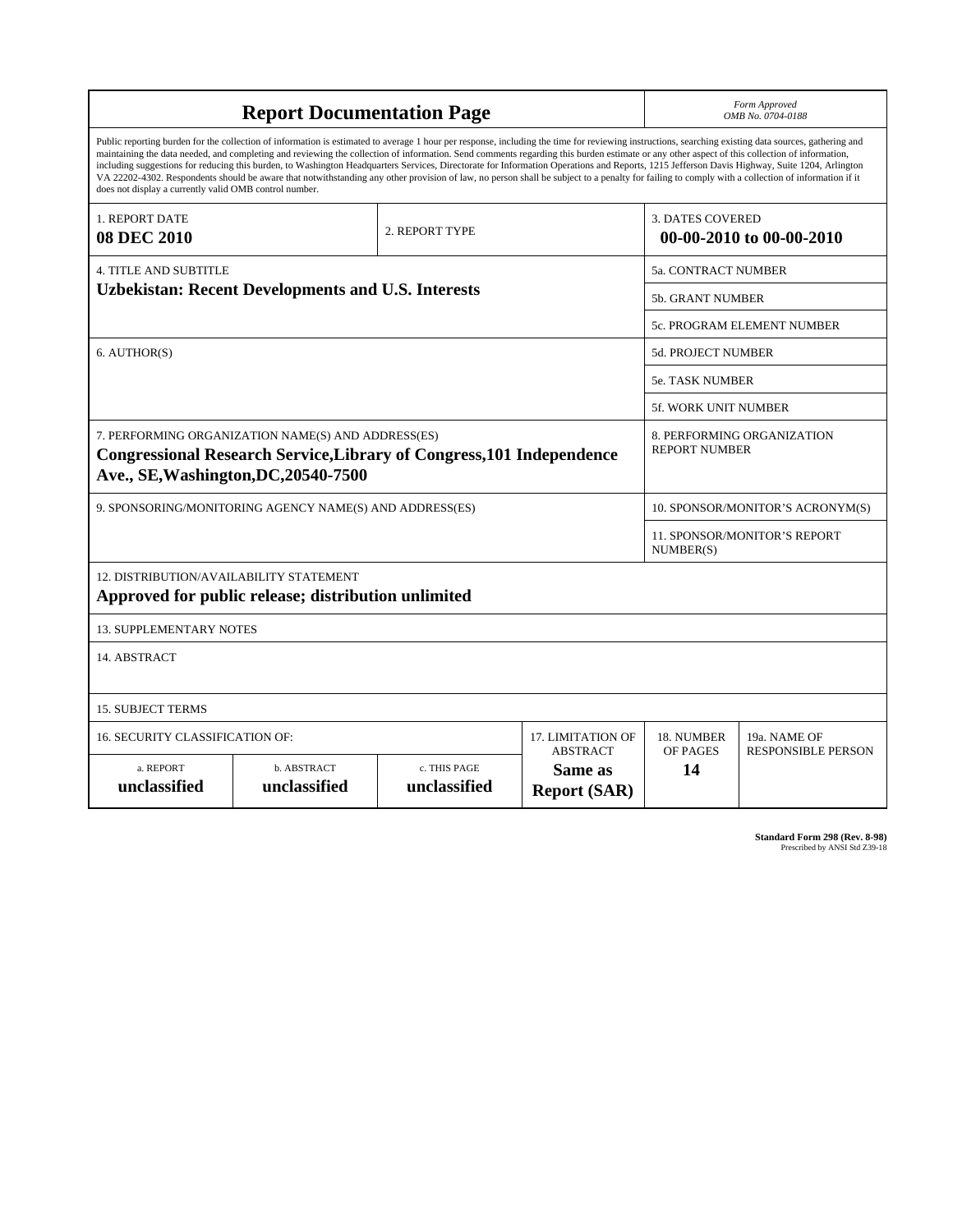### **Summary**

Uzbekistan is a potential Central Asian regional power by virtue of its relatively large population, energy and other resources, and location in the heart of the region. However, it has failed to make progress in economic and political reforms, and many observers criticize its human rights record. This report discusses U.S. policy and assistance and basic facts and biographical information are provided. Related products include CRS Report RL33458, *Central Asia: Regional Developments and Implications for U.S. Interests*, by Jim Nichol.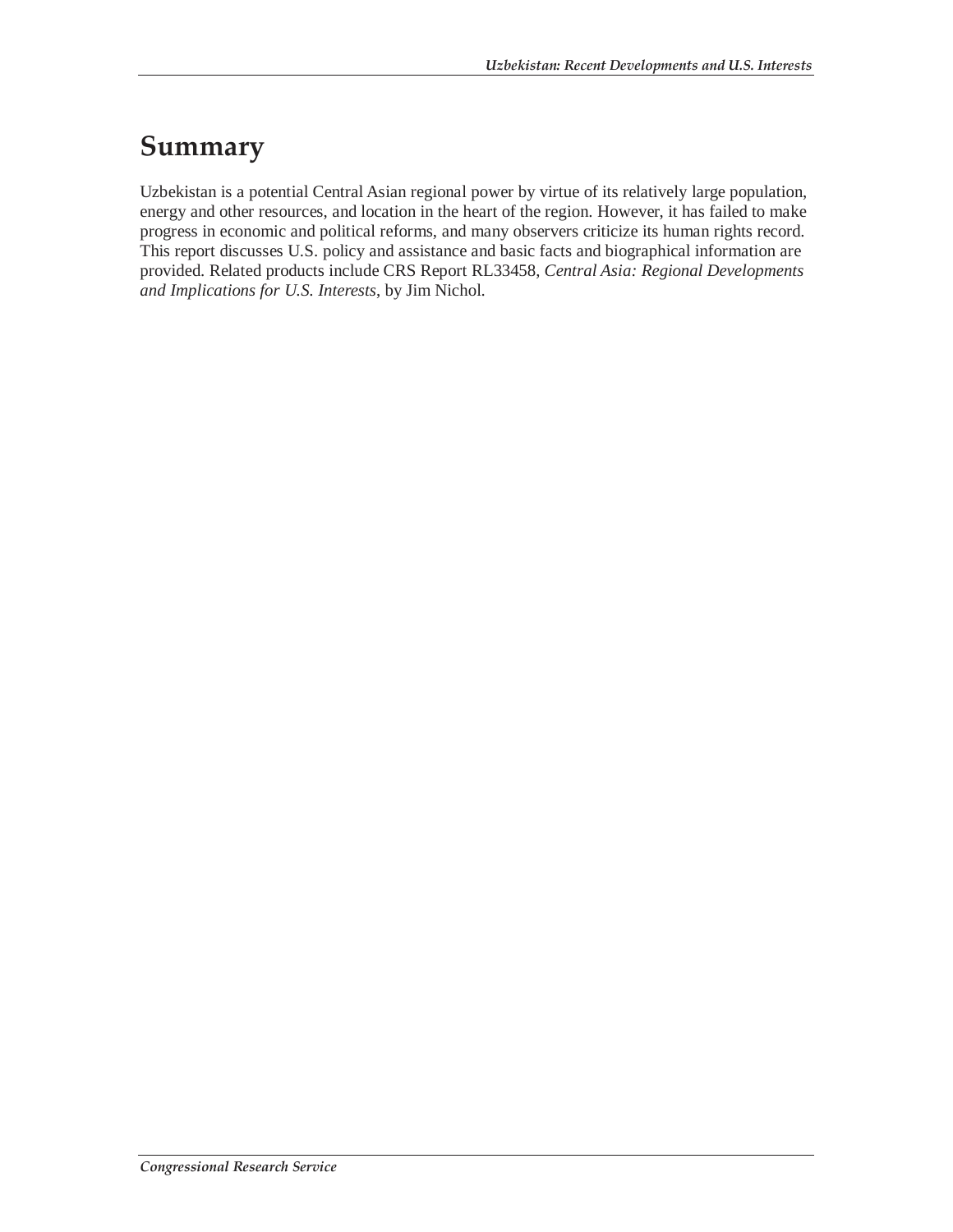## Contents

### Figures

|--|

### Contacts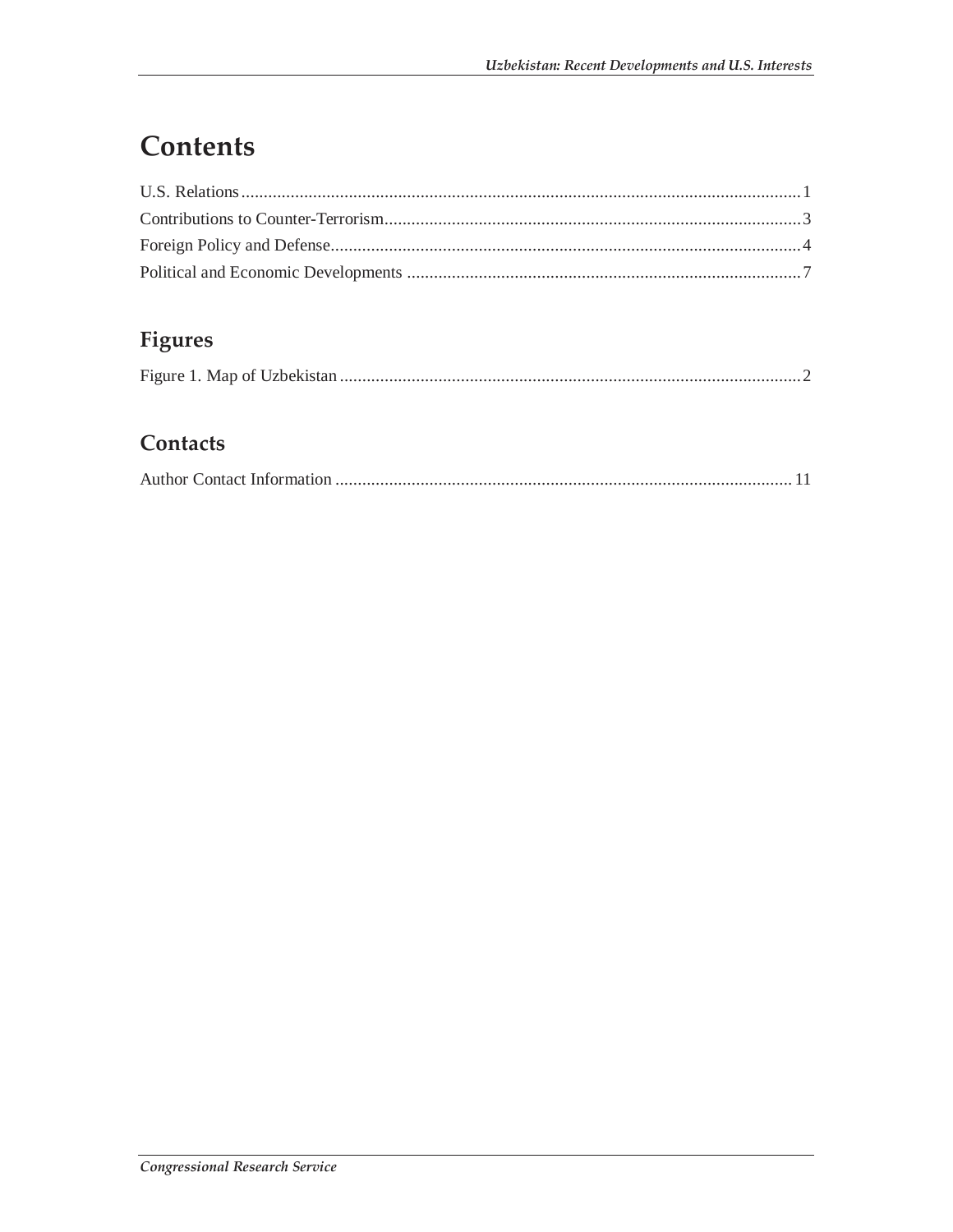## **U.S. Relations**

According to Assistant Secretary of State Robert Blake, Uzbekistan is "playing a vital role in international efforts to confront violent extremists in Afghanistan. It has provided much-needed electricity to Afghanistan, undertaken infrastructure projects in Afghanistan such as the rail line to Mazar-e-Sharif, and facilitated the transport of nonlethal supplies into Afghanistan via the Northern Distribution Network" (various U.S. military and NATO land, sea, and air supply routes transiting Central Asia). He also states that the Obama Administration has a commitment to annual bilateral consultations with Uzbekistan to elevate dialogue, make contacts regular, and achieve greater cooperation on trade, the human dimension, and energy issues.<sup>1</sup>

U.S. relations with Uzbekistan were set back in 2005 after the United States joined others in the international community to criticize an Uzbek government crackdown in the town of Andijon (see below). The criticism contributed to Uzbekistan's closure of over a dozen U.S. based or U.S.-supported non-governmental organizations (NGOs), the termination of U.S. basing rights at Karshi-Khanabad (see below), a fall-off in official and diplomatic contacts,

#### **Uzbekistan Basic Facts**

**Area and Population:** Land area is 174,486 sq. mi., slightly larger than California. The population is 27.9 million (World Factbook, July 2010 est.). Administrative subdivisions include the Karakalpak Republic.

**Ethnicity:** 80% are Uzbek, 5.5% Russian, 5% Tajik, 3% Kazakh, 2.5% Karakalpak, 1.5% Tatar, and others (World Factbook, 1996 est.). More than 1.2 million Uzbeks reside in Afghanistan, one million in Tajikistan, and a halfmillion in Kyrgyzstan.

**Gross Domestic Product:** \$77.6 billion; per capita GDP is about \$2,800 (World Factbook, 2009 est., purchasing power parity).

**Political Leaders:** President: Islam Karimov; Prime Minister: Shavkat Mirziyoyev; Speaker of the Legislative Chamber: Dilorom Toshmuhammadova; Speaker of the Senate: Ilgizar Sobirov; Foreign Minister: Vladimir Norov; Defense Minister: Qobul Berdiyev.

**Biography:** Karimov, born in 1938, worked in Uzbek state planning and finance for much of his early career. In 1989, he became First Secretary of the Uzbek Communist Party. In 1990, the Uzbek Supreme Soviet elected him to the newly created post of President, and he also became a member of the Soviet Communist Party Politburo. In December 1991, he was popularly elected President of Uzbekistan, winning 86% of the vote against opposition Erk Party candidate Mohammed Solikh. In 1995, Karimov orchestrated a popular referendum to extend his presidency until 2000, won reelection, and in 2002 orchestrated another to extend his term until 2007. He was re-elected in December 2007.

and the strengthening of U.S. Congressional restrictions on aid to the Uzbek government (see below). Relations recently have improved, according to the Administration.

Cumulative U.S. assistance budgeted for Uzbekistan in FY1992-FY2008 was \$885.31 million (FREEDOM Support Act and agency budgets). Budgeted assistance was \$8.555 million in FY2009 and an estimated \$12.04 million in FY2010, and the Administration has requested \$12.14 million for FY2011 (FREEDOM Support Act and other Function 150 foreign aid, excluding Defense and Energy Department funds). The main priorities of U.S. assistance requested for FY2011 are planned to be healthcare, civil society development, equipment and training to combat weapons of mass destruction, and agricultural reforms. These areas of assistance are permitted under provisions that otherwise limit U.S. aid to Uzbekistan (see below). U.S. and other donor aid will modernize the healthcare system, improve primary healthcare, and help strengthen infectious disease surveillance systems and services to vulnerable populations. In the civil society area, the United States will provide legal advice to NGOs and independent

<sup>&</sup>lt;sup>1</sup> U.S. Department of State. *Remarks at the American-Uzbek Business Forum*, July 7, 2010. Voice of America. *Blake Interview Part 1, U.S. Policy toward Uzbekistan*, Central Asia, November 7, 2009.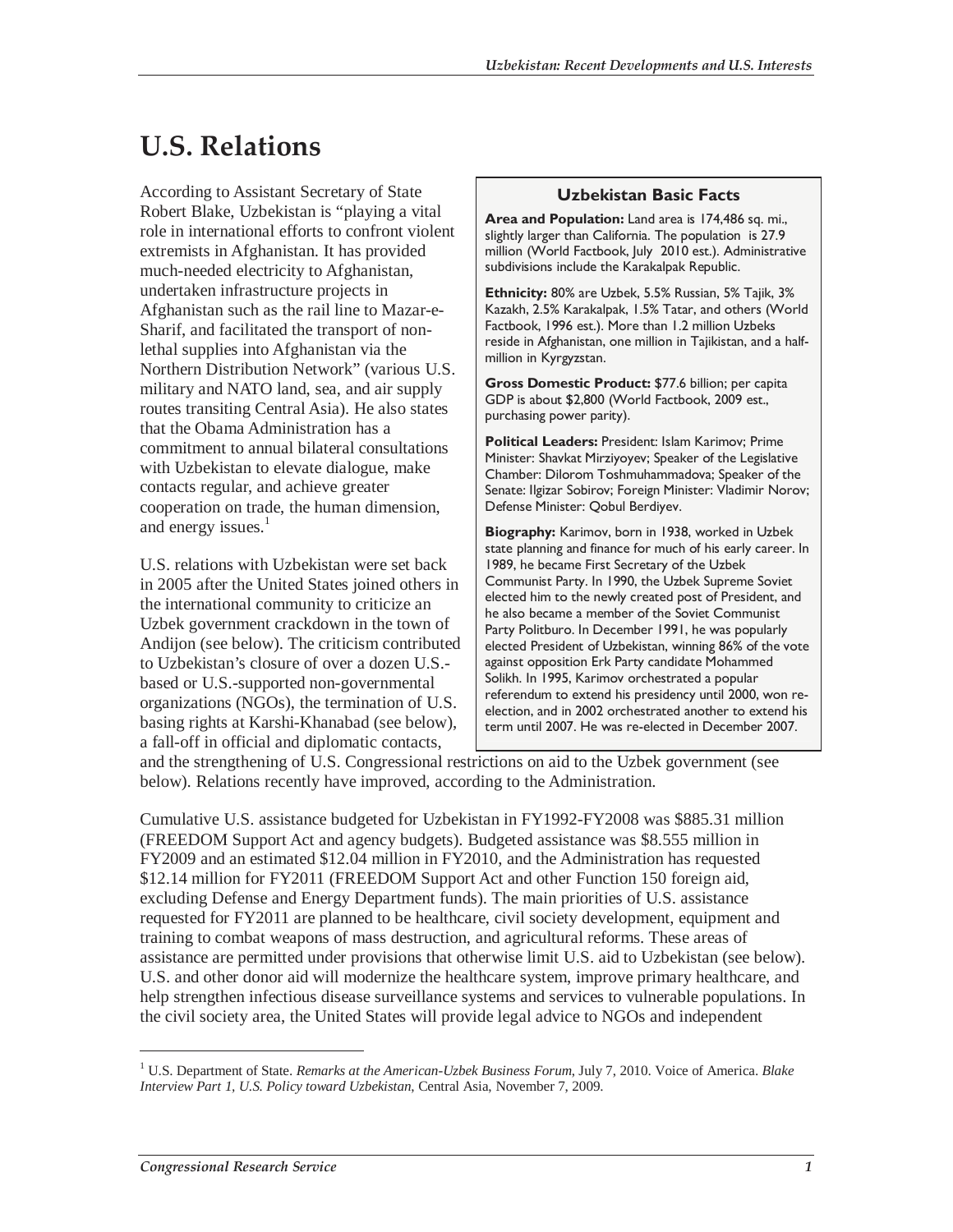media, recommendations to the government on the implementation of legal reforms, and training for defense lawyers. Agricultural assistance aims to help agri-businesses to expand domestic and international trade and to better manage water and land resources.<sup>2</sup>

Since FY2003, Congress has prohibited FREEDOM Support Act assistance to the central government of Uzbekistan unless the Secretary of State determines and reports that Uzbekistan is making substantial progress in meeting commitments to respect human rights, establish a multiparty system, and ensure free and fair elections, freedom of expression, and the independence of the media. Congress received a determination of progress in FY2003. In FY2004 and thereafter, however, some aid to Uzbekistan has been withheld because of lack of progress on democratic reforms. In FY2008, Congress added a provision blocking Uzbek government officials from entering the United States if they are deemed to have been responsible for events in Andijon or to have violated other human rights. In FY2010, Congress permitted expanded International Military Education and Training programs for Uzbekistan, consisting of courses stressing civil-military relations and military justice.



**Figure 1. Map of Uzbekistan** 

 **Source:** CRS

<sup>&</sup>lt;sup>2</sup> U.S. Department of State. *Congressional Budget Justification for Foreign Operations, FY201: Annex, Regional Perspectives,* March 2010*.*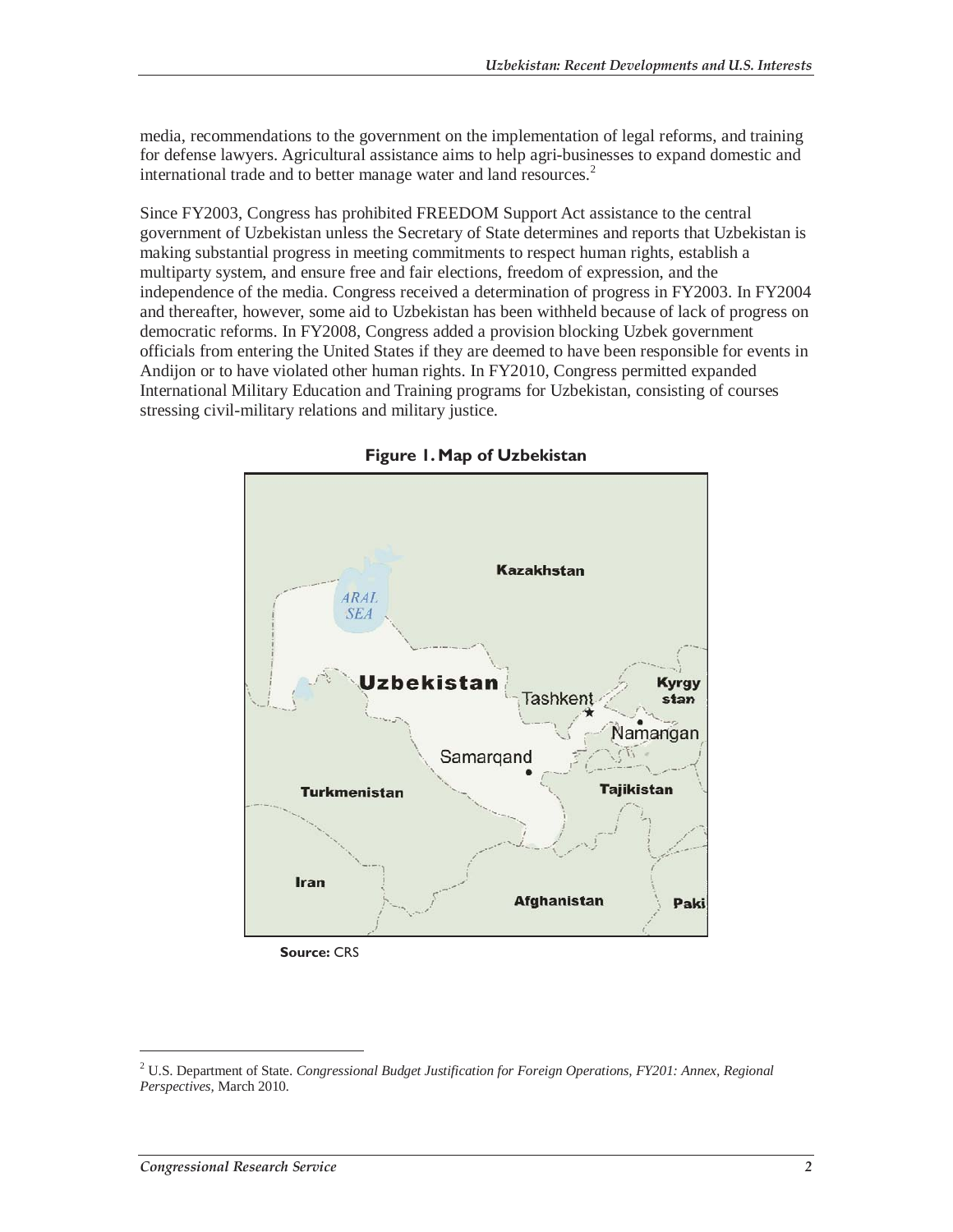### **Contributions to Counter-Terrorism**

An agreement on the U.S. use of the Khanabad airbase, near the town of Karshi (termed the K2 base) for Operation Enduring Freedom (OEF) in Afghanistan was signed in October 2001, and a joint statement pledged the two sides to consult in the event of a threat to Uzbekistan's security and territorial integrity. In March 2002, the two sides signed a "Strategic Partnership" accord that reiterated this nonspecific security guarantee and Uzbekistan pledged to "intensify democratic transformation." In addition to security assurances and increased military and other aid, U.S. forces in Afghanistan killed many terrorists belonging to the Islamic Movement of Uzbekistan (IMU; dedicated to the forceful establishment of Islamic rule in Uzbekistan). Following U.S. criticism of Uzbek government actions in Andijon, the government demanded at the end of July 2005 that the United States vacate K2 within six months. On November 21, 2005, the United States officially ceased operations at K2. The Uzbek government has permitted Germany to maintain a small airbase at Termez with about 163 troops.<sup>3</sup>

Among possible signs of improving U.S.-Uzbek relations, in early 2008 Uzbekistan reportedly permitted U.S. military personnel under NATO command, on a case-by-case basis, to transit through an airbase near the town of Termez that it has permitted Germany to operate.<sup>4</sup> President Karimov attended the NATO Summit in Bucharest, Romania, in early April 2008 and stated that Uzbekistan was ready to discuss the transit of non-lethal goods and equipment by NATO through Uzbekistan to Afghanistan. This issue was part of the agenda during then-Assistant Secretary of State Richard Boucher's May 30-June 3, 2008, visit to Uzbekistan. After the Commander of the U.S. Central Command, Gen. David Petraeus, visited Uzbekistan in January 2009, the country reportedly began facilitating the transit of U.S. non-lethal supplies to Afghanistan. A first rail shipment of U.S. non-lethal supplies departed from Latvia and entered Afghanistan in late March 2009 after transiting Russia, Kazakhstan, and Uzbekistan. President Karimov announced in May 2009 that the United States and NATO had been permitted to use the Navoi airport (located between Samarkand and Bukhara in east-central Uzbekistan) to receive non-lethal supplies, which could then be transported by air, rail, and ground to Afghanistan. In August 2009, Gen. Petraeus visited and signed an accord on boosting military educational exchanges and training. Reportedly, these visits also resulted in permission by Uzbekistan for military overflights carrying weapons to Afghanistan. President Karimov hailed the visit by Gen. Petraeus as a sign that "relations between our states are developing further. In the fact that we are meeting with you again I see a big element of the fact that both sides are interested in boosting and developing relations."<sup>5</sup>

Assistant Secretary of State Robert Blake visited Uzbekistan in November 2009 and stated that his meetings there were "a reflection of the determination of President Obama and Secretary Clinton to strengthen ties between the United States and Uzbekistan." He proposed that the two countries set up high-level annual consultations to "build our partnership across a wide range of areas. These include trade and development, border security, cooperation on narcotics, the development of civil society, and individual rights."<sup>6</sup> The first Bilateral Consultation meeting

<sup>3</sup> International Institute of Strategic Studies. *The Military Balance*, February 1, 2009.

<sup>&</sup>lt;sup>4</sup> "U.S. Military Returns to Ex-Soviet Uzbekistan," Agence France Presse, March 6, 2008; "Only Germany Can Use Uzbek Bases Now," *United Press International*, December 13, 2005.

<sup>5</sup> Open Source Center. *Central Eurasia: Daily Report* (hereafter *CEDR*), August 18, 2009, Doc. No CEP950264; July 14, 2009, Doc. No. CEP-950075.

<sup>6</sup> U.S. Embassy in Tashkent, Uzbekistan. *Press Conference of Assistant Secretary for South and Central Asian Affairs*  (continued...)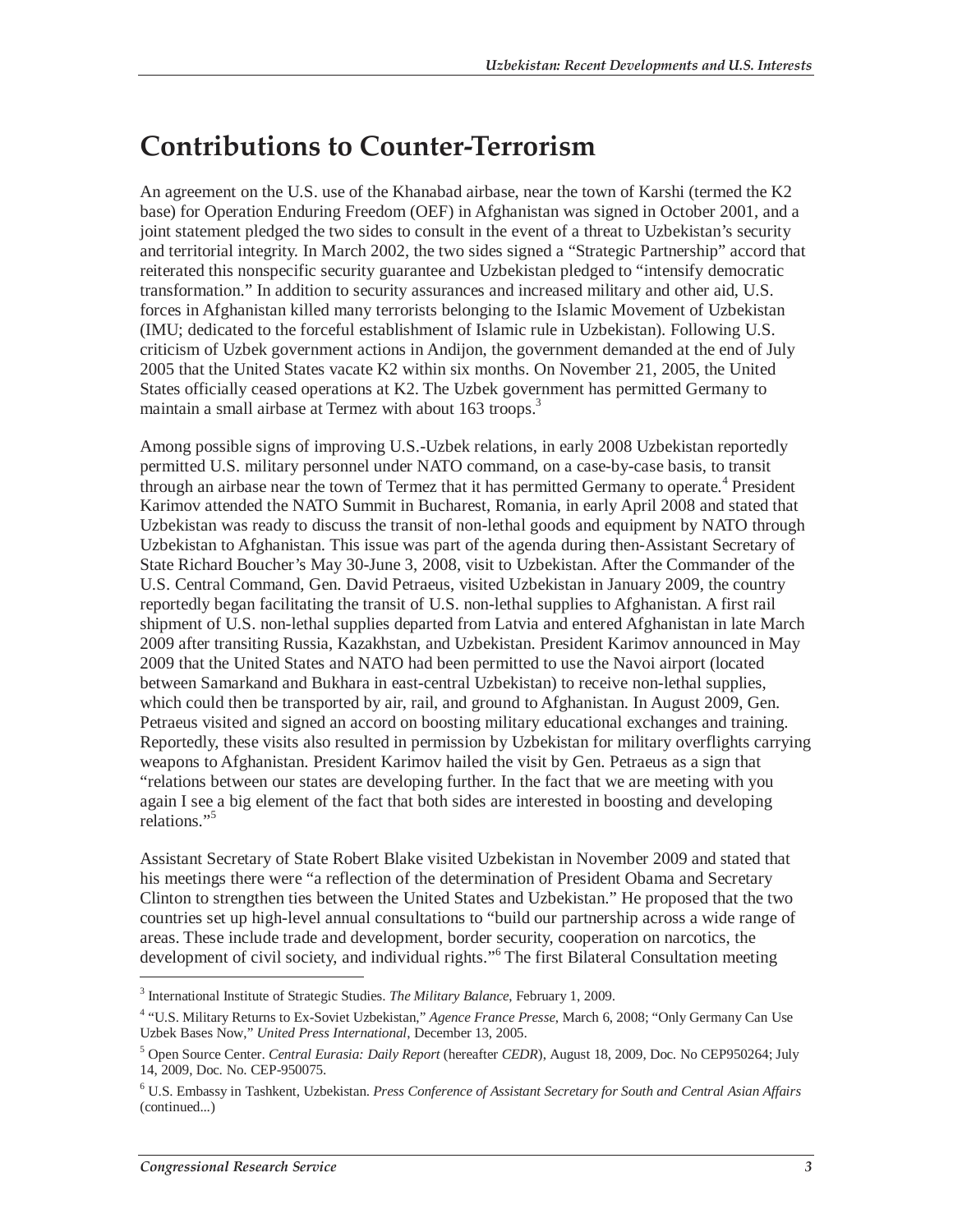took place in late December 2009 with a U.S. visit by an Uzbek delegation led by Foreign Minister Vladimir Norov. The two sides drew up a plan for cooperation for 2010 that involved diplomatic visits, increased military-to-military contacts, and investment and trade overtures. Many of these outreach activities have taken place in recent months, including a July 2010 American-Uzbek Business Forum.<sup>7</sup>

## **Foreign Policy and Defense**

Home to more than half of the population of Central Asia, Uzbekistan seeks to play a leading role in regional affairs. From the late 1990s until mid-2005, Karimov's priority was to seek closer ties with the United States, the European Union, and NATO while maintaining working relations with Russia and China. However, after the mid-2005 events in Andijon (see below), he shifted to closer ties with the latter two states. In 2001, Uzbekistan joined the SCO and in 2003 insisted on hosting its Regional Anti-Terrorism Center. Uzbekistan has ongoing tensions with other Central Asian states over its mining of borders, water-sharing, border delineation, and other issues. In July 2008, the head of the Tajik Supreme Court asserted that Uzbek security forces had bombed the Supreme Court building the previous summer as part of efforts to topple the government. In 2002, the Turkmen government accused Uzbek officials of conspiring to overthrow it. The Kyrgyz premier rejected claims by Karimov in 2005 that Kyrgyzstan had provided training facilities and other support for the Andijon militants. Karimov again accused Kyrgyzstan in late May 2009 of harboring terrorists that had attacked across the border.

After the April 2010 coup in Kyrgyzstan, Uzbekistan tightened border controls with this country, greatly harming its economy. Conflict between ethnic Uzbeks and ethnic Kyrgyz in southern Kyrgystan in June 2010 further strained relations between the two countries. Up to 100,000 ethnic Uzbeks fled fighting in southern Kyrgyzstan to refugee camps in Uzbekistan. Although critical of the Kyrgyz government, Uzbekistan did not intervene militarily or permit its citizens to enter Kyrgyzstan to join in the fighting. According to Assistant Secretary of State Eric Schwartz, "the Government of Uzbekistan acted quickly and constructively in response to the humanitarian crisis, [and] cooperated closely with U.N. agencies, the International Committee of the Red Cross and non-governmental organizations. These efforts helped many people in a time of dire need."<sup>8</sup>

Uzbekistan began to restrict railway and road transport to and from Tajikistan in February 2010, perhaps to pressure Tajikistan not to build a dam that might limit water flows to Uzbekistan. Reportedly, thousands of railcars and trucks have faced delays, including those carrying construction materials bound for Afghanistan to support the International Security Assistance Force (ISAF), materials from Iran for completing a hydro-electric power plant on the Vakhsh River (the Sangtuda-2 project), fuel and seeds for Tajik farmers, flour, and materials for road construction in Tajikistan. Uzbekistan also has boosted tariffs twice this year on trucks crossing into Tajikistan. Uzbekistan has rejected Tajik assertions that shipping delays are political and has claimed that they are caused by increased ISAF rail traffic to Afghanistan, a backup of railcars

<sup>(...</sup>continued)

*Robert Blake*, October 14, 2009.

<sup>7</sup> *CEDR*, January 29, 2010, Doc. No. CEP-4019.

<sup>8</sup> U.S. Department of State. *Opening Statement of Assistant Secretary Schwartz*, June 29, 2010. See also "Tashkent's Response to Kyrgyz Crisis Boosts Karimov's Image," *Eurasianet*, July 15, 2010.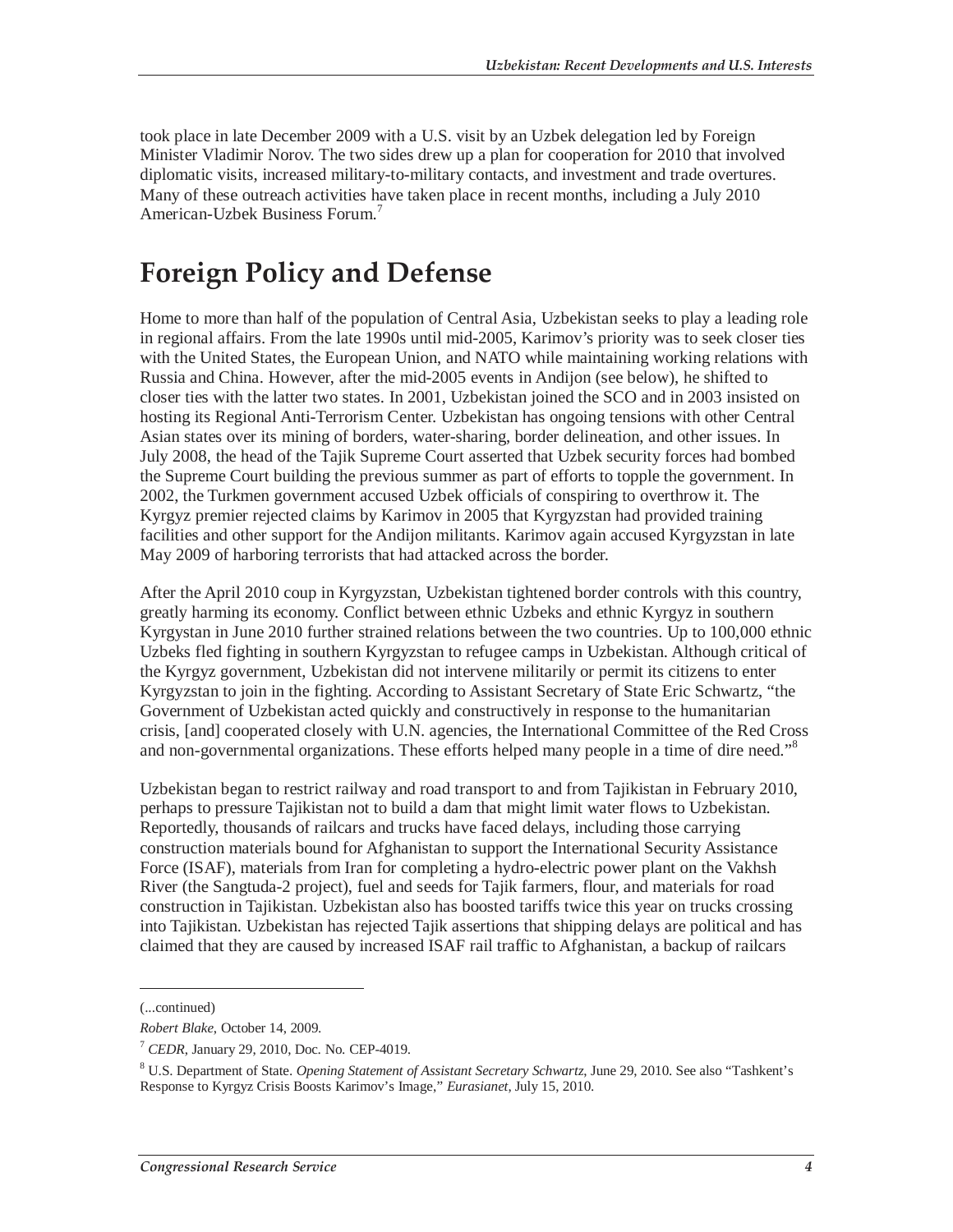headed to Turkmenistan, and track repairs. There also are reported delays in rail traffic at Uzbekistan's border with Afghanistan that have impacted ISAF logistics.<sup>9</sup>

The Uzbek military is the most advanced among those of the Central Asian states. The armed forces consist of about 50,000 ground force troops and 17,000 air force troops. There are also up to 19,000 internal security (police) troops and  $1,000$  national guard troops.<sup>10</sup> Uzbekistan's military doctrine proclaims that it makes no territorial claims on other states and adheres to nuclear nonproliferation. Military cooperation between Russia and Uzbekistan is ensured through a 1992 Friendship Treaty, a 1994 military treaty, a 1999 accord on combating terrorism and Islamic extremism, and a November 2005 Treaty of Alliance. The latter accord calls for mutual consultations in case of a security threat to either party. After withdrawing in 1999, Uzbekistan rejoined the Collective Security Treaty Organization in December 2006 (CSTO; members now include Russia, Belarus, Armenia, and the Central Asian states except Turkmenistan). Uzbekistan has appeared wary of Russian intentions regarding the CSTO, including by insisting that it will not participate in rapid reaction forces established in June 2009 unless they pledge to not become involved in disputes within the Commonwealth of Independent States. Following a Kyrgyzstan-Russia agreement in early August 2009 to enhance Russia's military presence in Kyrgyzstan which was widely expected to include the creation of an airbase near the Kyrgyz-Uzbek border the Uzbek Foreign Ministry protested that "the implementation of such projects ... where the borders of three Central Asian republics directly converge may give impetus to the strengthening of militarization processes and initiate all kinds of nationalistic confrontations," as well as serve as a lightening rod for militant attacks. $11$ 

On February 16, 1999, six bomb blasts in Tashkent's governmental area by various reports killed 16-28 and wounded 100-351. Karimov termed the bombing an assassination attempt. He alleged that exiled Erk Party leader Mohammad Solikh led the plot, assisted by Afghanistan's Taliban and IMU co-leader Tahir Yuldashev. Solikh denied any role in the bombings. In November 2000, Yuldashev and Namanganiy received death sentences and Solikh 15.5 years in prison. Another defendant, Najmiddin Jalolov (see below), received 18 years (all *in absentia*). Other security threats included the invasion of neighboring Kyrgyzstan in July-August 1999 by several hundred IMU and other guerrillas. They were rumored to be aiming to create an Islamic state in south Kyrgyzstan as a springboard for a jihad in Uzbekistan. By mid-October 1999, they had been forced out of Kyrgyzstan with Uzbek aid. In August 2000, dozens of IMU and other guerrillas again invaded Kyrgyzstan and Uzbekistan, but were expelled by late October. In September 2000, the State Department designated the IMU as a Foreign Terrorist Organization, and stressed that the "United States supports the right of Uzbekistan to defend [itself against] the violent actions of the IMU."

A series of bombings and armed attacks took place in Uzbekistan in late March-early April 2004, reportedly killing 47 individuals. President Karimov asserted that the attacks were aimed to "cause panic among our people, [and] to make them lose their trust" in the government. The then-Combined Forces Commander for Afghanistan, Lt. Gen. David Barno, visited Uzbekistan in April

<sup>&</sup>lt;sup>9</sup> Konstantin Parshin, "Tajikistan: Repercussions of Tajik-Uzbek Feud May Be Felt All the Way to Afghanistan," *Eurasianet*, April 1, 2010; Deirdre Tynan, "Afghan Resupply Route Entangled in Central Asian 'Cold War,'" *Eurasianet*, June 15, 2010; Konrad Mathesius, "Boxcar Diplomacy Puts Tajik Businesses at Tashkent's Mercy," *Eurasianet*, August 6, 2010.<br><sup>10</sup> International Institute of Strategic Studies. *The Military Balance*, February 3, 2010.

<sup>11</sup> *CEDR*, August 3, 2009, Doc. No. CEP-950224.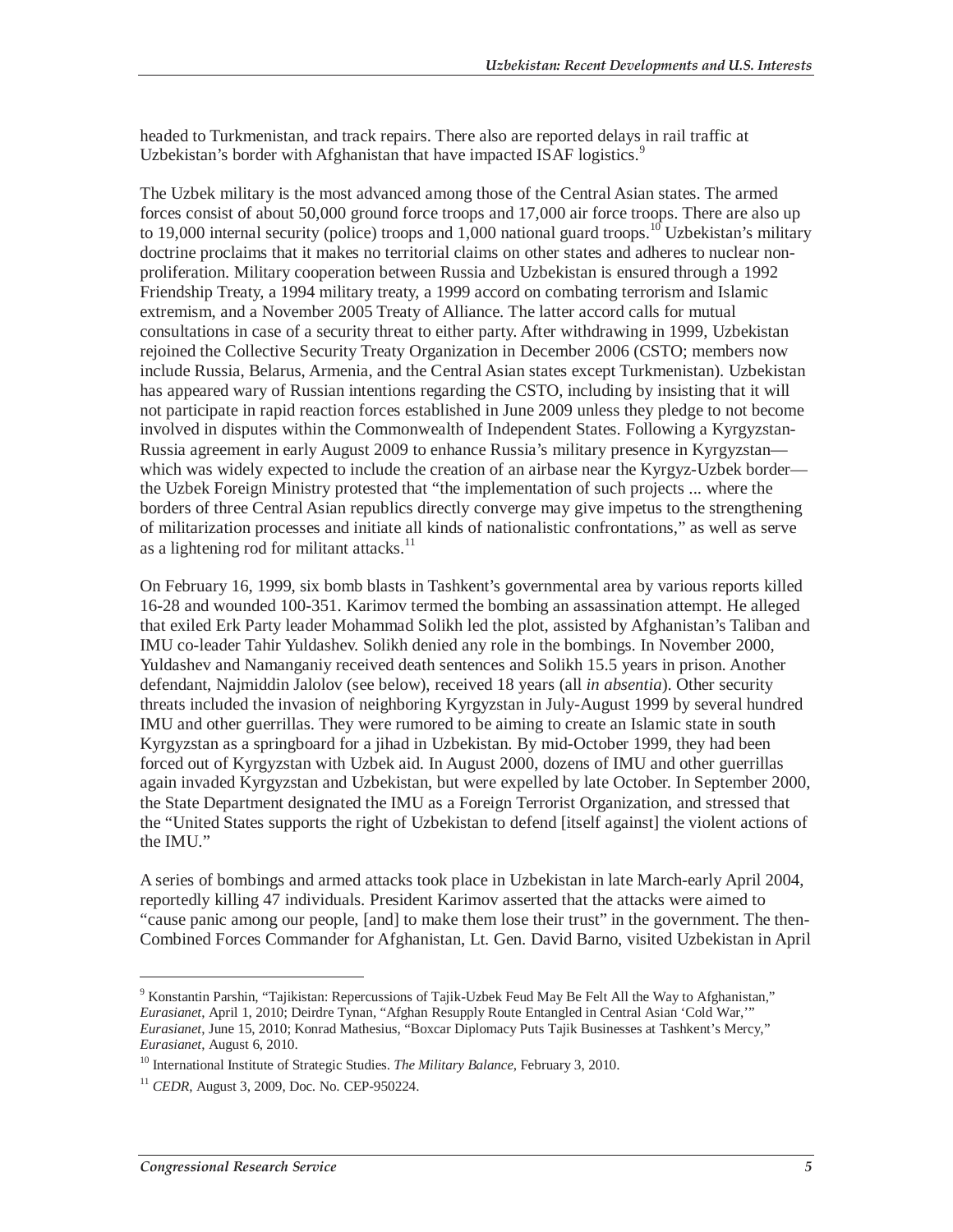2004 and stressed that "we stand with Uzbekistan in facing down this terrorist menace." The obscure Islamic Jihad Union of Uzbekistan (IJU; reportedly a breakaway faction of the IMU) claimed responsibility. Suspected terrorists testified at a trial in mid-2004 that Jalolov was the leader of IJU, that they were trained by Arabs and others at camps in Kazakhstan and Pakistan, and that the IJU was linked to Hizb ut-Tahrir, the Taliban, Uighur extremists, and Al Qaeda. During this trial, explosions occurred on July 30, 2004, at the U.S. and Israeli embassies and the Uzbek Prosecutor-General's Office in Tashkent. The IMU and IJU claimed responsibility.

In May 2005, the State Department designated the IJG/IJU as a Foreign Terrorist Organization and Specially Designated Global Terrorist, and in June, the U.N. Security Council added the  $IJG/IJU$  to its terrorism list.<sup>12</sup> In June 2008, Jalolov and his associate Suhayl Fatilloevich Buranov were added to the U.N. 1267 Sanctions Committee's Consolidated List of individuals and entities associated with bin Laden, al Qaeda, and the Taliban. Also, the U.S. Treasury Department ordered that any of their assets under U.S. jurisdiction be frozen and prohibited U.S. citizens from financial dealings with the terrorists.<sup>13</sup>

On May 12, 2005, an armed group stormed a prison in Andijon where those on trial were held and released hundreds of inmates. There is a great deal of controversy about whether this group contained foreign-trained terrorists or was composed mainly of the friends and families of 23 businessmen who were on trial on charges of belonging to an Islamic terrorist group. Many freed inmates then joined others in storming government buildings the next day. Karimov flew to the city to direct operations and reportedly had restored order by late on May 13. According to testimony at the first major trial in late 2005 of alleged Andijon terrorists, the governments of the United States and Kyrgyzstan had helped finance and support the terrorists' attempt to establish an Islamic caliphate, and international media, local human rights groups, and NGOs had conspired in this attempt. The U.S. and Kyrgyz governments and several media organizations denied such involvement. The United States and others have called for an international investigation, which Karimov has rejected.

On May 25-26, 2009, a police checkpoint was attacked on the Kyrgyz-Uzbek border, attacks took place in the border town of Khanabad, and four bombings occurred in Andijon in the commercial district, including at least one by suicide bombers. Several deaths and injuries were alleged, although reporting was suppressed. Uzbek officials blamed the IMU, although the IJU allegedly claimed responsibility. President Karimov flew to Andijon on May 31. In late August 2009, shooting took place in Tashkent that resulted in the deaths of three alleged IMU members and the apprehension of other group members. The Uzbek government alleged that the group had been involved in the 1999 explosions and in recent assassinations in Tashkent.

<sup>&</sup>lt;sup>12</sup> U.S. Department of State. Press Statement: U.S. Department of State Designates the Islamic Jihad Group Under Executive Order 13224, May 26, 2005; U.N. Security Council. The Al-Qaida and Taliban Sanctions Committee. Press Release: Security Council Committee Adds One Entity to Al-Qaida Section of Consolidated List, SC/8405, June 3, 2005.

<sup>&</sup>lt;sup>13</sup> U.S. Department of the Treasury. Press Release: Treasury Designates Leadership of the IJU Terrorist Group, June 18, 2008.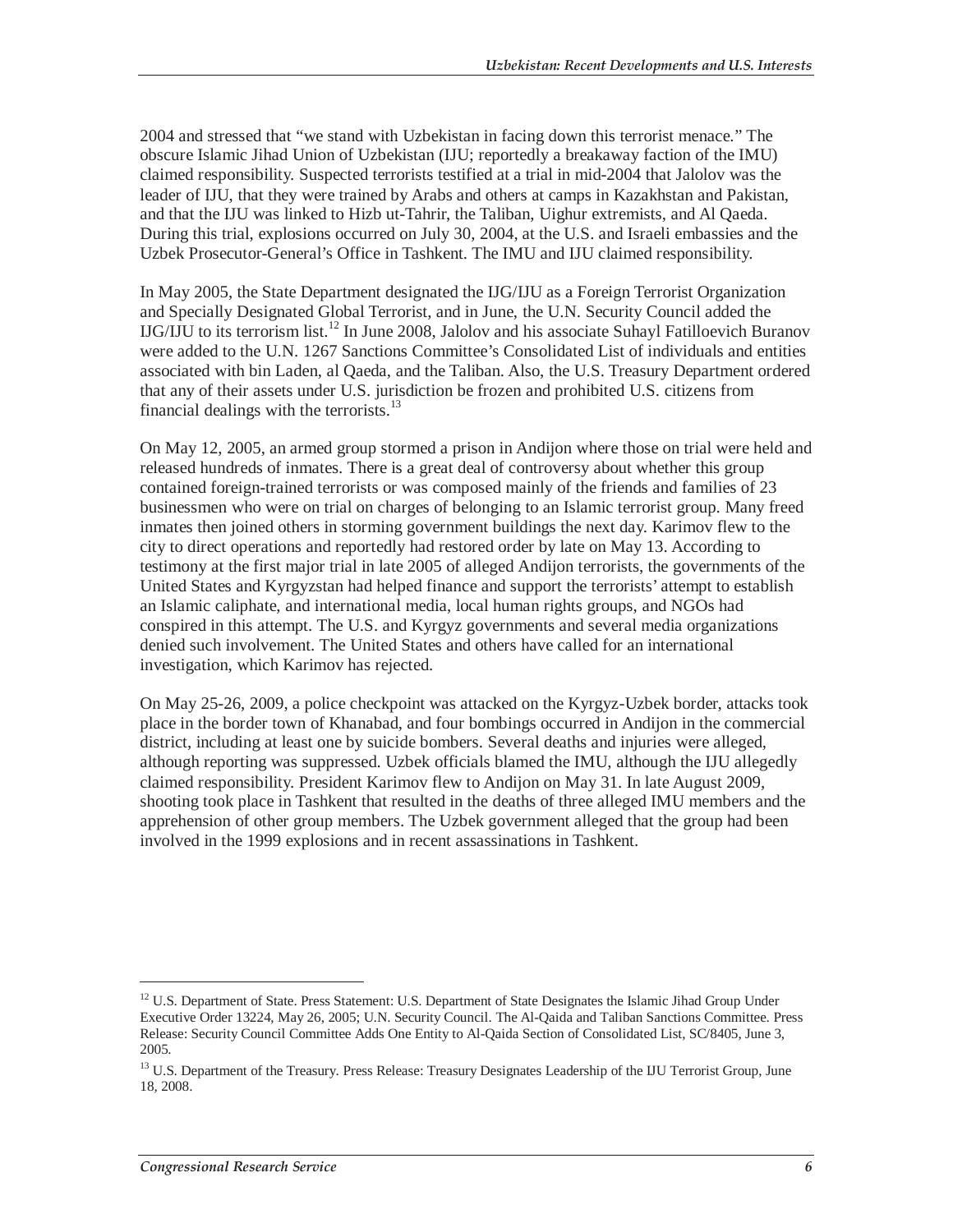## **Political and Economic Developments**

In January 2002, Karimov orchestrated a referendum on a new constitution that created a bicameral legislature. A constitutional provision extended the presidential term to seven years. The legislature (termed the Oliy Majlis or Supreme Assembly) consists of a 120-member, directly-elected lower chamber, the Legislative Chamber, and a 100-member upper chamber, the Senate. The Senate is composed of 16 members appointed by the president, with the rest selected by local legislatures. The Legislative Chamber has formal responsibility for drafting laws. Constitutional amendments approved in April 2003 established that—after the presidential election at the end of 2007—the prime minister would exercise greater power. In January 2005, Karimov explained that he aimed to create three powerful branches of government, to correct a situation where "everything now depends on me."

Only government-controlled parties operate legally: the Popular Democratic Party (PDP), formerly the communist party headed by Karimov; the Adolat (Justice) Social Democratic Party; the Liberal-Democratic Party (LDP), consisting of government-connected businessmen; and the Milliy Tiklanish (National Revival) Party, consisting of state-supported intellectuals. Opposition parties such as Birdamlik, Birlik, Erk, Free Farmers, and the Sunshine Coalition are illegal. The former Fidokorlar (Self-Sacrifice) National Democracy Party, created by Karimov as a youth party, merged with the National Revival Party in June 2008, and the enlarged party joined the "Democratic Bloc" of Legislative Chamber factions (including Adolat and the Liberal Democratic Party) in August 2008. A constitutional law on parties and democratization came into effect in 2008 that permits "opposition" party deputies in the Legislative Chamber to offer alternative bills and take part in debates. The law also calls for the president to "consult" with Legislative Chamber factions before nominating a candidate for prime minister.

In December 2008, President Karimov signed legislation that eliminated the nomination of candidates for legislative and presidential elections by independent initiative groups, leaving only parties as eligible to nominate candidates.<sup>14</sup> The law also expanded the size of the Legislative Chamber from 120 to 150. Fifteen of the members of the Chamber are to be elected by delegates to a conference of the Environmental Movement of Uzbekistan (EMU), an NGO. Founded in August 2008, the EMU proclaims that it is not like green parties in other countries, so that it can focus on environmental issues rather than grasping for political power.

The Uzbek CEC in mid-November 2007 approved four candidates to run in the prospective December 23, 2007, presidential election. Incumbent President Karimov was nominated by the LDP. The party which Karimov once headed, the PDP, nominated its current head, Asliddin Rustamov. The Adolat Social Democratic Party nominated its head, Dilorom Toshmuhammadova. A citizen's initiative committee nominated Akmal Saidov. The CEC disqualified the candidates nominated by the Milliy Taklanish and Fidokorlar parties at their conventions (the latter party had sponsored Karimov during his 2000 election), saying they had not gathered enough signatures. Although the Uzbek constitution bars a president from more than

<sup>&</sup>lt;sup>14</sup> The chairman of the Legislative Chamber's Committee on Legislation, Nurdinjon Ismoilov hailed the elimination of this nomination process as "primarily aimed at preventing various troublemakers from getting into parliament, including members of organized crime groups, and their acquiring deputy immunity. This measure also prevents a parliament post from being used to pursue clannishness and promote parochial and corporate interests." *National Word*, 6 December, 2008, quoted in Sukhrobjon Ismoilov and Sanzhar Saidov, "On the Results of the Parliamentary Elections in Uzbekistan," *Central Asia and the Caucasus*, Vol. 11, Issue 1, 2010.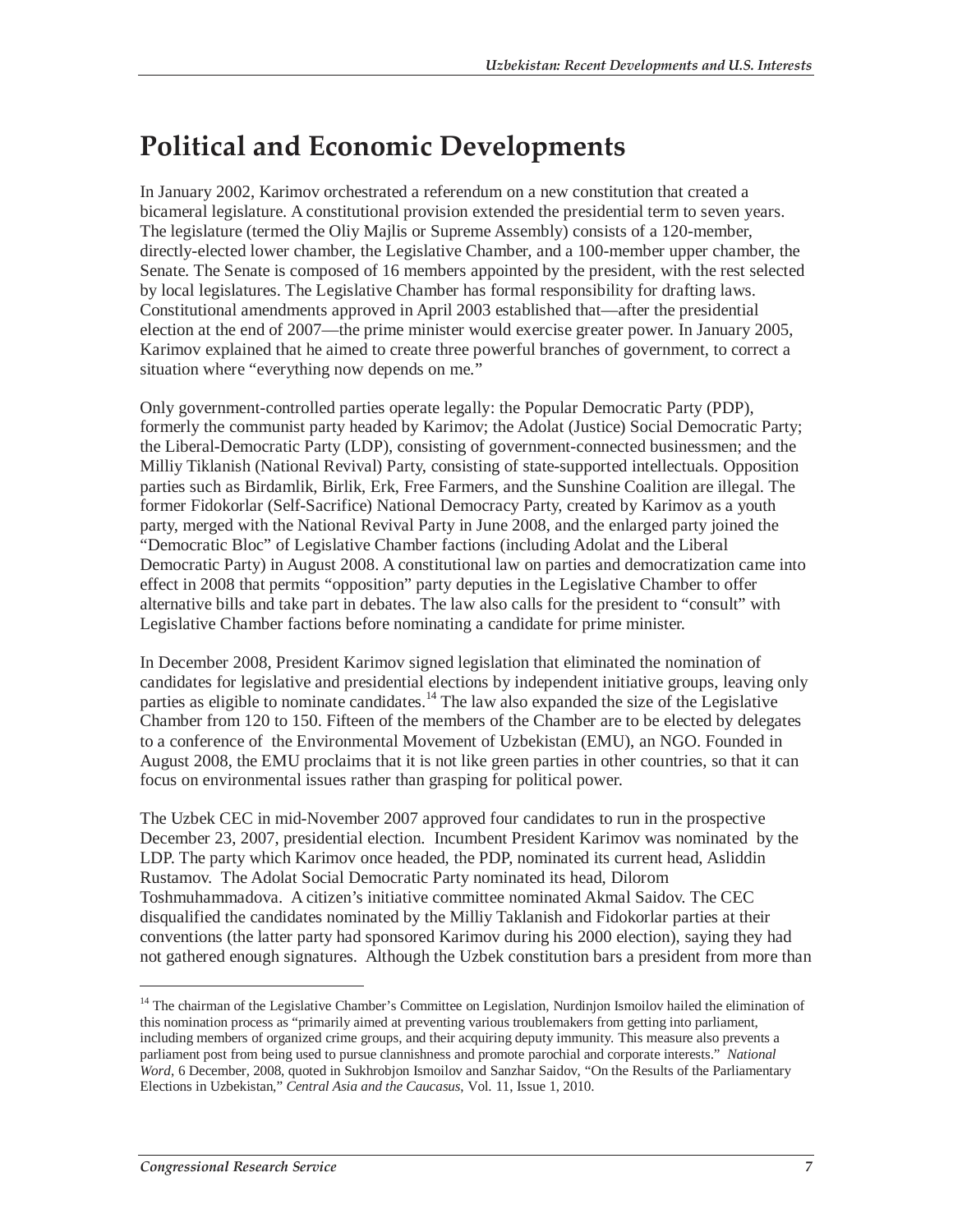two terms, the CEC argued that since the most recent constitution was approved in 1992, Karimov's "first term" following his election in January 2000, and that he was eligible to run for a "second term" in December 2007.

According to the report of a small election observation mission sponsored by the OSCE's Office of Democratic Institutions and Human Rights (ODIHR), the Uzbek CEC and local electoral commissions controlled public appearances and spending by the candidates. There were no campaign debates and media coverage was minimal, according to ODIHR. Each presidential candidate used similar language to laud economic development and democratization under the incumbent president. State-owned media urged the electorate to vote for Karimov. According to the CEC, Karimov received 88% of 14.8 million votes with a 90.6% Turnout. Each of the remaining three candidates received about 3% of the vote. The OHIDR election mission issued a press statement assessing the election as "generally fail[ing] to meet many OSCE commitments for democratic elections." Besides the problems noted above, others included lax rules regarding early voting, frequent voting by one member of a household for all members, and an observed low turnout. In his inaugural address in January 2008, Karimov thanked the citizenry "who gave me a massive vote of confidence by freely expressing their will [in an] election which was held in full compliance with ... universally recognized democratic standards."<sup>15</sup>

Elections to the Legislative Chamber were held on December 27, 2009. Over 500 candidates from the four approved parties ran for 135 seats, and an additional 15 seats were filled by voting at a conference of the Environmental Movement. Turnout reportedly was almost 88% of 17.2 million registered voters. The Central Electoral Commission reported that in 39 districts no candidate had received over 50% of the vote, so that run-offs would be held on January 10, 2010. Following these run-offs, the Liberal Democratic Party had won 53 seats, the People's Democratic Party had won 32 seats, the Milliy Tiklanish Democratic Party had won 31 seats, and the Adolat Social Democratic Party had won 19 seats. The OSCE declined to send observers, stating that the electoral environment did not permit a free and fair contest. Some U.S. embassy personnel observed some of the voting, and the embassy stated afterward that the election campaign failed to reflect diverse viewpoints, since candidates from only pro-Karimov parties were permitted to run.16 Indirect elections to the Senate were held on January 20-22, 2010. The president's sixteen appointees to the Senate included deputy prime ministers, the chairman of the Supreme Court, and the foreign minister, making the Senate an amalgam of the three branches of government.

Perhaps to create the appearance of diversity, the Liberal Democratic Party, the Milliy Tiklanish Democratic Party, and the Adolat Social Democratic Party have declared that they form a "majority democratic bloc" in the Legislative Chamber. The People's Democratic Party has declared that it is the "minority opposition" party. Opening a joint session of the newly elected legislature in late January 2010, President Karimov called for studying the activities of the U.S. Congress in order to boost the role of budgeting and oversight in the Uzbek legislature.<sup>17</sup>

<sup>15</sup> *CEDR*, January 16, 2008, Doc. No. CEP-950404.

<sup>16</sup> OSCE. ODIHR. *Republic of Uzbekistan Parliamentary Elections 27 December 2009: OSCE/ODIHR Needs Assessment Mission Report*, October 21-22, 2009; Deirdre Tynan, "Uzbekistan: Tashkent Holds Parliamentary Elections," *Eurasia Insight*, December 28, 2009. Uzbek analysts Sukhrobjon Ismoilov and Sanzhar Saidov claim that turnout was actually around 50% or less and that candidates were pre-designated to win seats. They argue that even though "the political parties of Uzbekistan are incapable of rallying people around them and governing the state," the parties are gaining experience and eventually may be permitted to freely and effectively aggregate interests. "On the Results of the Parliamentary Elections in Uzbekistan," *Central Asia and the Caucasus*, Vol. 11, Issue 1, 2010.

<sup>17</sup> Open Source Center. *Central Eurasia: Daily Report*, January 28, 2010, Doc. No. CEP-950069.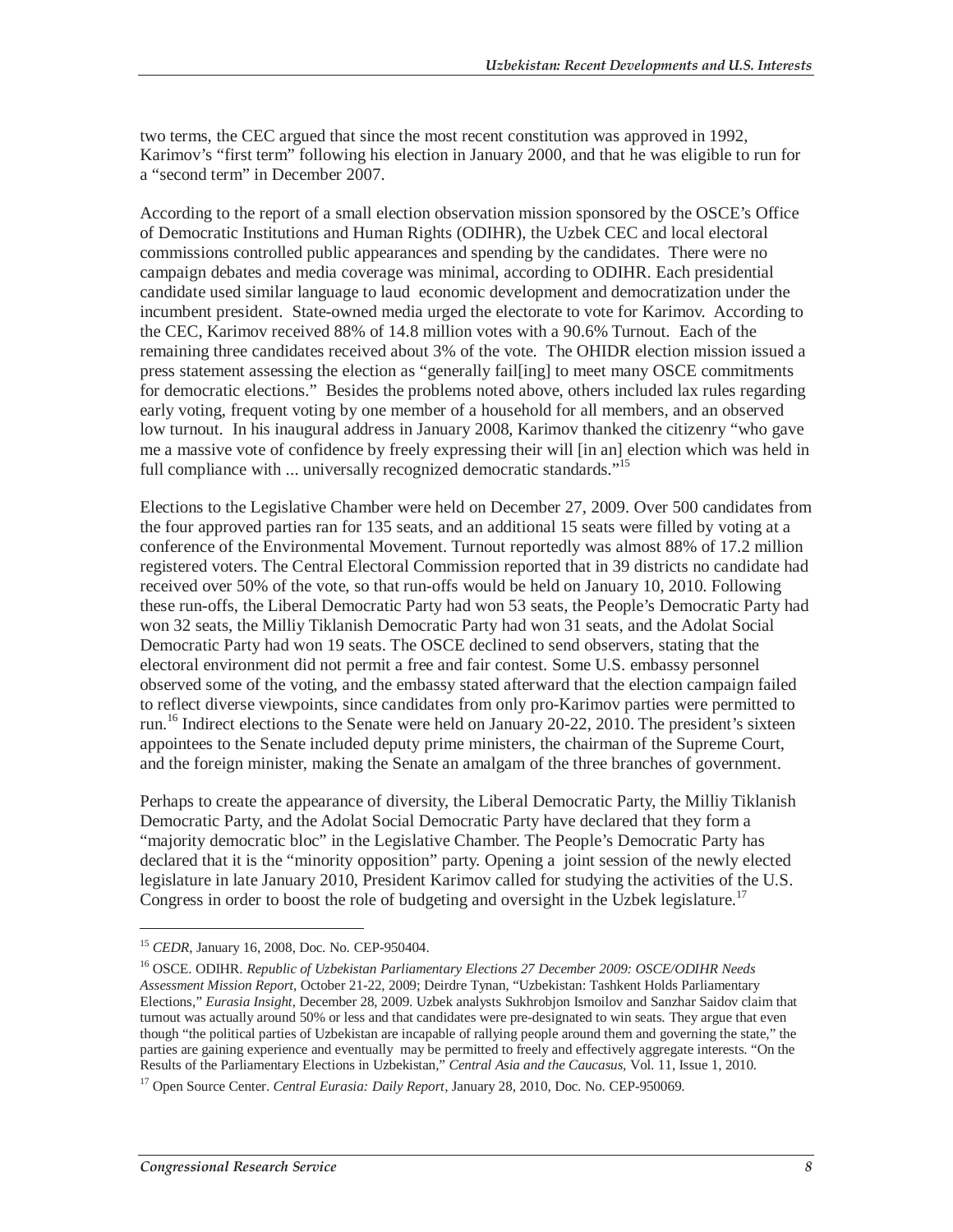According to the State Department's *Country Reports on Human Rights Practices for 2009*, the Uzbek government continued to commit serious human rights abuses. Human rights problems included arbitrary arrest and detention; denial of due process and fair trial; restrictions on freedom of speech, press, assembly, and association; governmental control of civil society activity; and forced labor in cotton harvesting. Torture and abuse were common in prisons and detention facilities. There were allegations that some persons had died from torture while detained or imprisoned. A positive development was the introduction of some human rights training by the Ministry of the Interior for its police officers. The government suppressed political opposition. Observers estimated that there were 13 to 25 political prisoners. A few political prisoners were released during the year, but other individuals were imprisoned on what appeared to be politically motivated charges. Police and security forces regularly threatened and intimidated human rights activists to prevent their activities and dissuade them from meeting with foreigners. The government generally did not respect freedom of speech and the press. Slander against the president is a crime punishable by as long as five years in prison. The government tightly controlled broadcast and print media. The Uzbek Agency for Press and Information monitored all media content. The government continued to refuse Radio Free Europe/Radio Liberty, Voice of America, and BBC World Service permission to broadcast from within the country. The government occasionally censored university lectures. University students reportedly were required to study the utterances of the president.<sup>18</sup>

Visiting Uzbekistan in June 2010, Assistant Secretary of State Michael Posner stated that "there are a number of [human rights] fields that the government here has made progress in, such as last autumn's decision to allow the Red Cross to visit prisons, its submission to the UN of a human rights report under Universal Periodic Review, and President Karimov's encouragement of strengthening the parliament here and parliamentary exchanges with the U.S. Congress. We also discussed a wide range of issues and specific cases where we continue to have differences. Those discussions were respectful, frank and detailed, and I think it's an indication of the growing confidence of the relationship that we were able to have these discussions."<sup>19</sup>

In November 2006, the State Department designated Uzbekistan a "country of particular concern" (CPC), for severe religious and other human rights violations that could lead to U.S. sanctions. In its most recent report in May 2010, the U.S. Commission on International Religious Freedom reported that Uzbekistan had made scant efforts to address religious freedom abuses and should retain its CPC designation. $^{20}$ 

In June 2010, the State Department reported that although Uzbekistan was making significant efforts to meet minimum standards for the elimination of human trafficking, it did not work to eliminate the use of forced child and forced adult labor in the annual cotton harvest, so would remain on the "Tier 2 Watch List."<sup>21</sup>

In 2009, the U.S. Department of Labor listed all the Central Asian states as countries that use child labor to pick cotton. This list was meant to inform the choices made by the buying public. In

<sup>18</sup> U.S. Department of State. *Country Reports on Human Rights Practices for 2009*, March 11, 2010.

<sup>19</sup> U.S. Embassy in Tashkent, Uzbekistan. *Press Conference with Assistant Secretary of State for Democracy, Human Rights, and Labor Michael Posner*, June 18, 2010.

<sup>20</sup> U.S. Commission on International Religious Freedom. *Annual Report*, May 1, 2009 and *Annual Report*, May 1, 2010. USCIRF first urged that Uzbekistan be designated a CPC in its 2005 *Annual Report*.

<sup>21</sup> U.S. Department of State. *Trafficking in Persons Report*, June 14, 2010.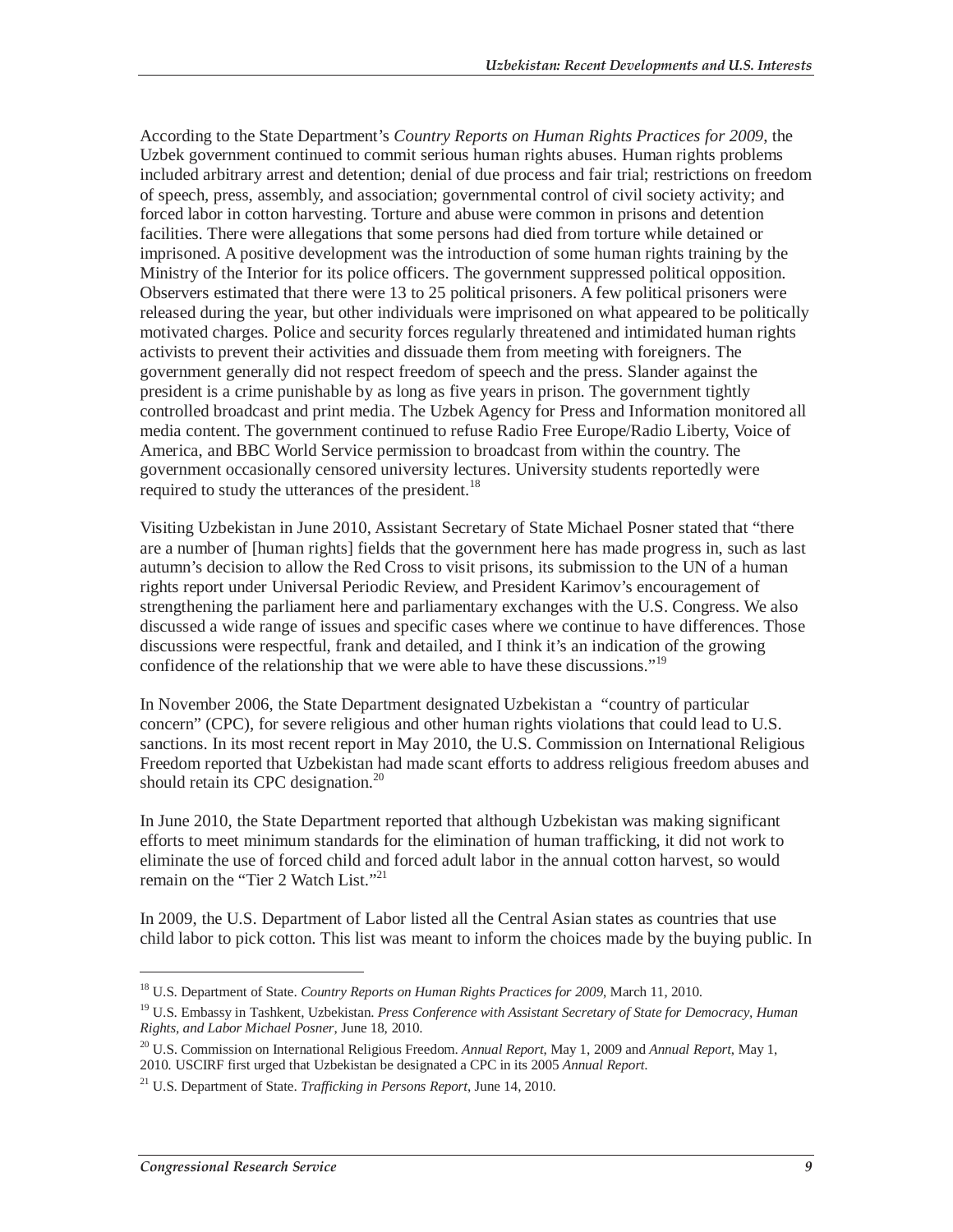addition, on July 20, 2010, cotton from Tajikistan and Uzbekistan was added to a list that requires U.S. government contractors to certify that they have made a good faith effort to determine whether forced or indentured child labor was used to produce the cotton.<sup>22</sup>

After economic dislocations associated with the breakup of the Soviet Union, the Uzbek economy ceased to decline and began to turn around in 1996. In 2003, Uzbekistan announced that it would permit full currency convertibility, but vitiated the reform by reducing money in circulation, closing borders, and placing punitive tariffs on imports. These restrictions helped fuel organized crime, corruption, and consumer shortages. Uzbekistan is the world's fifth-largest cotton producer and second-largest exporter. About one-fourth of the country's economic activity is based on agriculture (which employs 44% of the workforce). The largest portion of foreign currency earnings are based on cotton exports, followed by exports of gold and natural gas. The government closely controls export earning sectors. One quarter or more of the population remains below the poverty level, and a large portion of the working age population has migrated abroad for work. Some commercial firms have boycotted purchases of Uzbek cotton and finished goods on the grounds that forced child labor is used to pick the cotton.

In response to the global economic downturn in 2008, the Uzbek government launched an anticrisis program to increase budgetary expenditures on infrastructure modernization, extend credit to export industries, restructure bank debts, boost investment in small-sized businesses, and augment public-sector wages and social welfare. Transfers from the Fund for Reconstruction and Development, a pool of export and portfolio earnings launched in 2006, are being used for some of these expenditures, although foreign investment also is anticipated. President Karimov reported that the Fund held \$3.7 billion at the end of 2009.

Although the Uzbek government estimates that GDP growth will be around 8.5% in 2010, the Economist Intelligence Unit (EIU) suggests that growth may be somewhat less because of a falloff in gas and oil production and lower global prices for gas exports. Also, remittances from migrant workers are likely to remain lower than before the global financial crisis. On the other hand, Uzbekistan may gain from a boost in global cotton prices, and lowered rates on profit and personal income taxes in 2009-2010 may help sustain economic growth. The EIU also suggests that inflation may be greater than the 14-15% projected in 2010 by the Uzbek government, because of increases in wages and social welfare benefits. The government will continue to attempt to limit inflation, however, through price controls on food and energy. Although the government's budget may be strained by increases in wages, benefits, security expenditures, and infrastructure development, the shortfall may be met by drawing on the Fund for Reconstruction and Development.<sup>23</sup> An IMF mission to Uzbekistan in June 2010 praised the country's policies of tax reduction, increased bank capitalization, and caution in international borrowing, which the mission credited with helping Uzbekistan maintain positive GDP growth in 2009. To sustain GDP growth in 2010, the IMF called for maintaining interest rate controls, easing constraints on currency exchange; further reforming tax administration and the banking system, and "significantly" improving the accuracy of officially-reported economic data.<sup>24</sup>

<sup>&</sup>lt;sup>22</sup> U.S. Department of Labor. Bureau of International Labor Affairs. Office of Child Labor, Forced Labor, and Human Trafficking. *The Department of Labor's List of Goods Produced by Child Labor or Forced Labor*, September 3, 2009; Executive Order 13126, *Prohibition of Acquisition of Products Produced by Forced or Indentured Child Labor*, at http://www.dol.gov/ILAB/regs/eo13126/main.htm.

<sup>23</sup> Economist Intelligence Unit. *Uzbekistan: Country Report*, June 2010.

<sup>24</sup> International Monetary Fund. *Joint Statement by the Government and the Central Bank of the Republic of Uzbekistan*  (continued...)